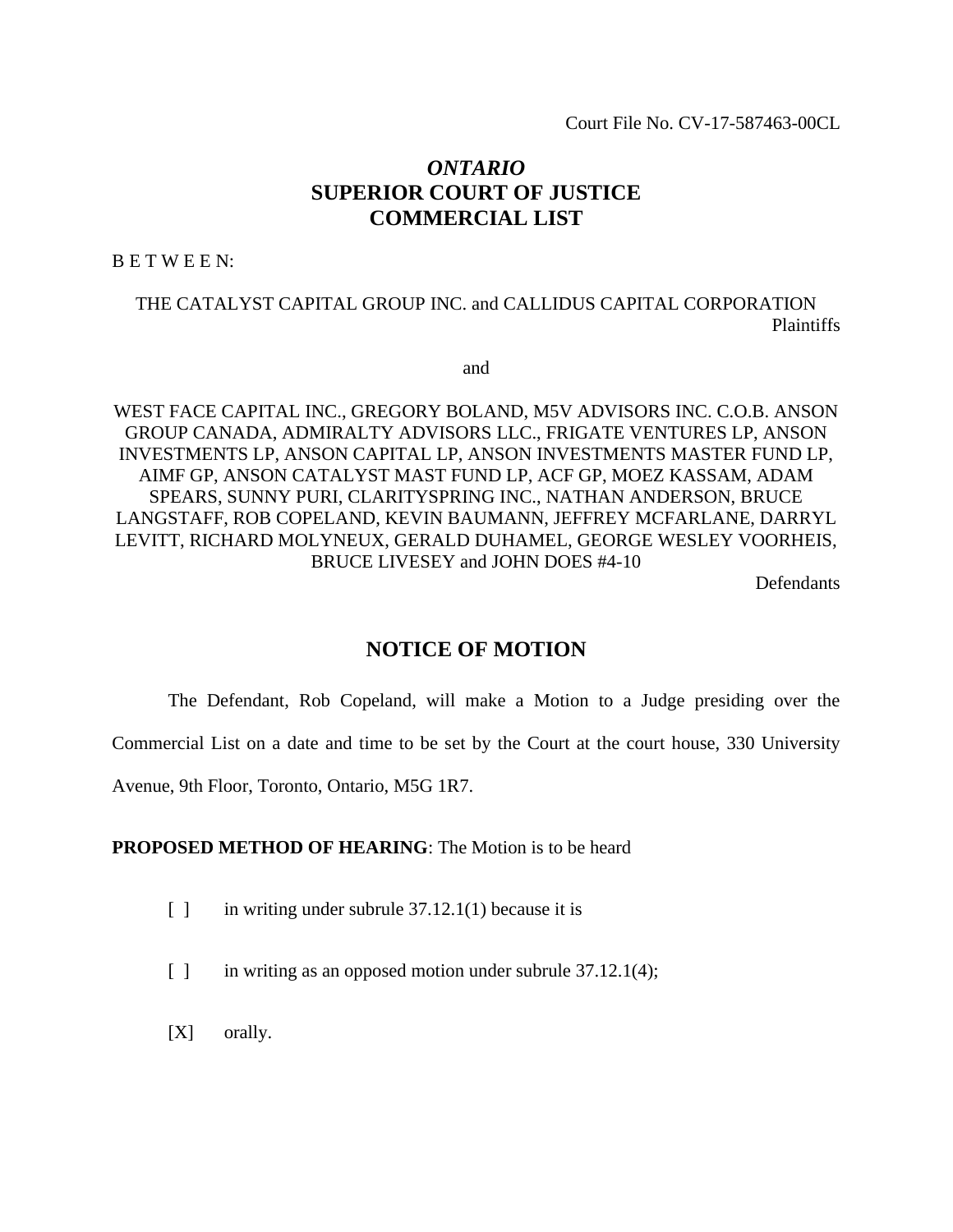#### **THE MOTION IS FOR**

- (a) An order dismissing the proceeding brought by the Plaintiffs as against the Defendant, Rob Copeland, in accordance with section 137.1(3) of the *Courts of Justice Act*;
- (b) The cost of this proceeding on a full indemnity basis, in accordance with section 137.1(7) of the *Courts of Justice Act*; and
- (c) Such further and other Relief as to this Honourable Court may seem just.

#### **THE GROUNDS FOR THE MOTION ARE**

## *The Parties*

- (a) The Defendant, Moving Party, Rob Copeland ("**Copeland**") is an investigative journalist employed by Dow Jones & Company ("**Dow Jones**");
- (b) Dow Jones is a corporation with its head office in New York, New York, and is the publisher of The Wall Street Journal (the "**WSJ**"). The WSJ reports on matters of public importance both online and in print;
- (c) The Plaintiffs, The Catalyst Capital Groups Inc. ("**Catalyst**") and Callidus Capital Corporation ("**Callidus**") are related corporations controlled by Newton Glassman ("**Glassman**"), that are in the business of making investments in distressed and undervalued Canadian situations in return for control, including the provision capital on a bridge basis to companies that cannot access traditional lending sources;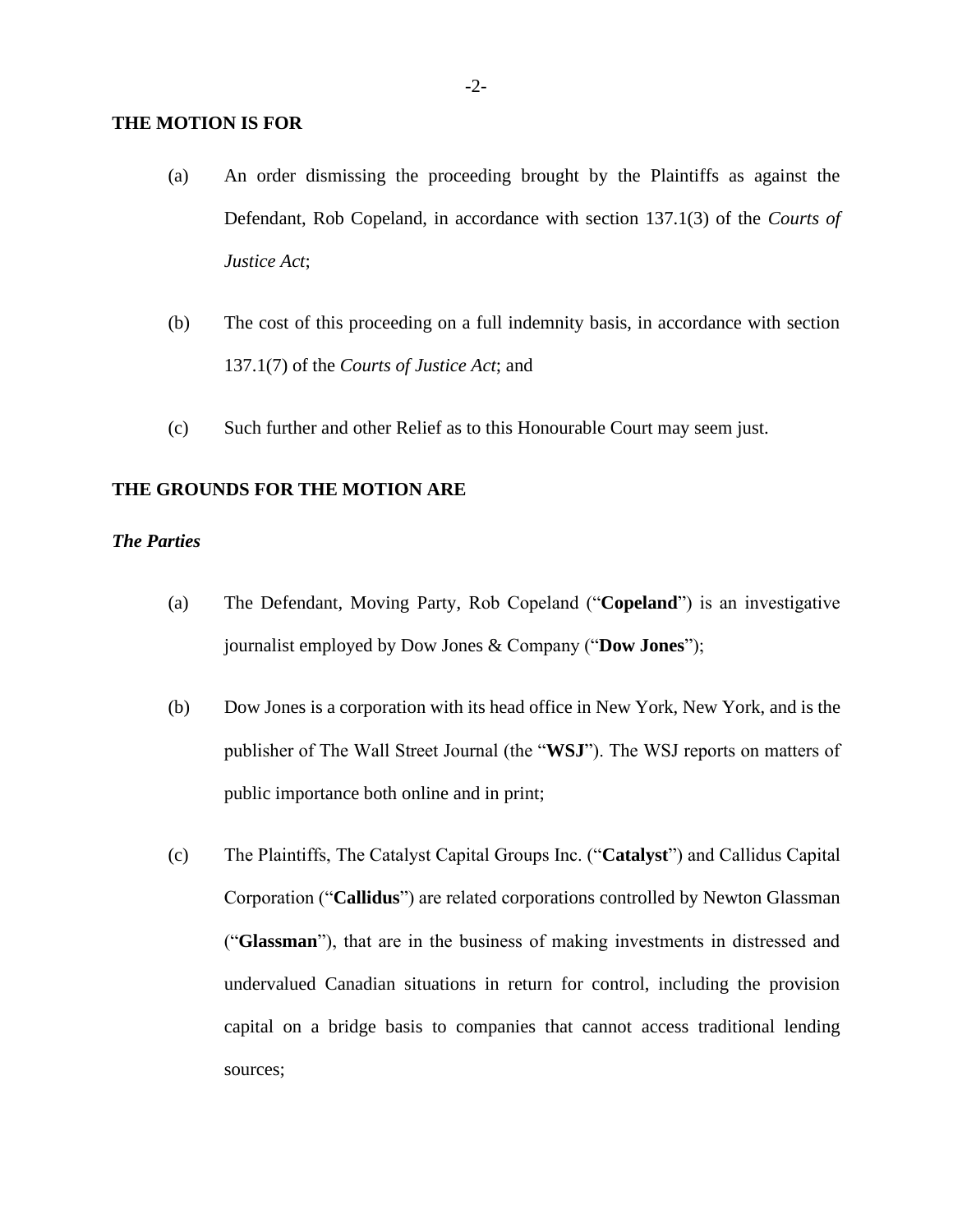#### *The WSJ Investigation*

- (d) In and around January 2017, Copeland began researching alternative investments with a view to writing articles on that subject for the WSJ. Jacquie McNish ("**McNish**"), Copeland's colleague and an investigative journalist employed by Dow Jones, assisted Copeland with this research. As a result of their newsgathering, Copeland and McNish learned of issues of public interest that were being raised relating to the Plaintiffs' business and accounting practices;
- (e) Copeland and McNish diligently investigated the issues raised in the course of their newsgathering and took steps to verify the facts that came to their attention. This included, among other things:
	- (i) speaking to various confidential sources;
	- (ii) speaking to the Defendant, Jeffrey McFarlane ("**McFarlane**");
	- (iii) speaking to a spokeswoman for the Toronto Police Service ("**TPS**"); and
	- (iv) reviewing whistleblower complaints made to the Ontario Securities Commission ("**OSC**") about Catalyst;
- (f) In addition, Copeland and McNish offered the subjects of their investigation, including the Plaintiffs, multiple opportunities over several weeks to discuss the issues raised by their newsgathering, including the opportunity to respond to all allegations made against them. Legal counsel for the WSJ engaged in various communications with counsel for the Plaintiffs about these subjects. At all times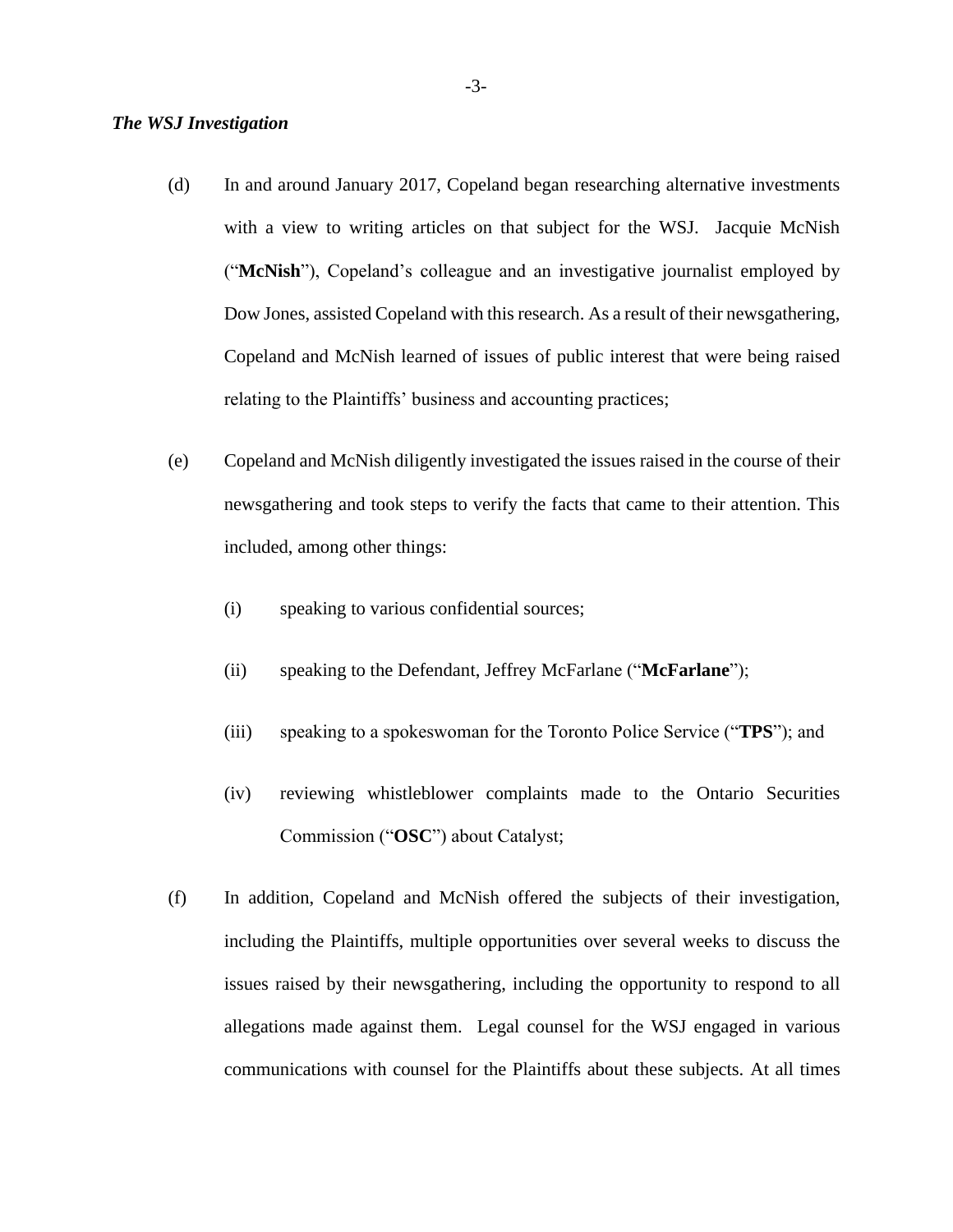prior to the WSJ publications complained of in the Fresh as Amended Statement of Claim, the Plaintiffs declined to provide any comment for publication on the matters raised by Copeland and McNish's newsgathering;

## *The Online Article*

- (g) Copeland co-authored the publication entitled "Canadian Private-Equity Giant Catalyst Accused of Fraud by Whistleblowers" (the "**Online Article**"), which was published on the WSJ's website at www.wsj.com on 9 August 2017;
- (h) The Online Article reported on matters of public interest arising from the results of Copeland and McNish's newsgathering and interviews, including the fact that four individuals had filed whistleblower complaints with Canadian securities regulators alleging fraud by Catalyst. It included statements about the Plaintiffs' business practices, and quotes from McFarlane about filing a whistleblower complaint;

#### *The Print Article*

- (i) Copeland co-authored the publication entitled "Top Buyout Firm Scrutinized on Loans" (the "**Print Article**"), which was published in the print edition of the WSJ on 10 August 2017;
- (j) The Print Article was very similar to the Online Article and, once again, reported on matters of public interest arising from the results of Copeland and McNish's newsgathering, including the fact that four individuals had filed whistleblower complaints with Canadian securities regulators alleging fraud by Catalyst. The Print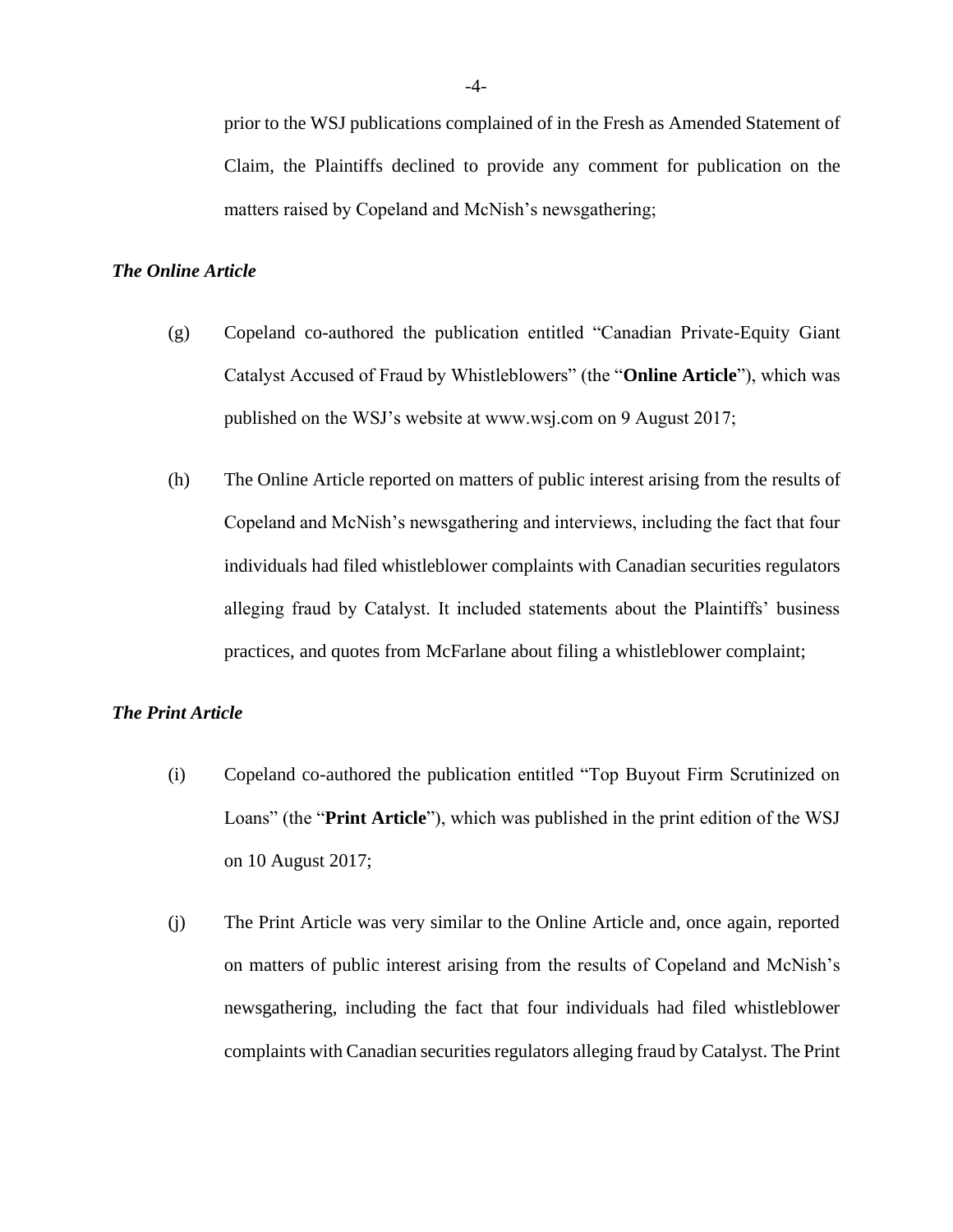Article included statements about the Plaintiffs' business practices, and quotes from McFarlane about filing a whistleblower complaint;

#### *The Plaintiffs Commence the Proceeding against Copeland*

- (k) On 7 November 2017, the Plaintiffs commenced this action against Copeland and others (the "**Action**"). As against Copeland, the Plaintiffs seek damages arising from or related to the publication of the Online Article and the Print Article for:
	- (i) defamation;
	- (ii) civil conspiracy;
	- (iii) intentional interference with economic relations;
	- (iv) injurious falsehood; and
	- (v) breach of the *Securities Act*;
- (l) The Plaintiffs have commenced this Action at the same time as they have commenced a parallel action for defamation against Copeland, McNish and Dow Jones arising from the same set of facts in Court File No. CV-18-593156-00CL (the "**Parallel Action**");
- (m) The same allegations of defamation and conspiracy made against Copeland in this Action are duplicated as against Copeland, McNish and Dow Jones in the Parallel Action;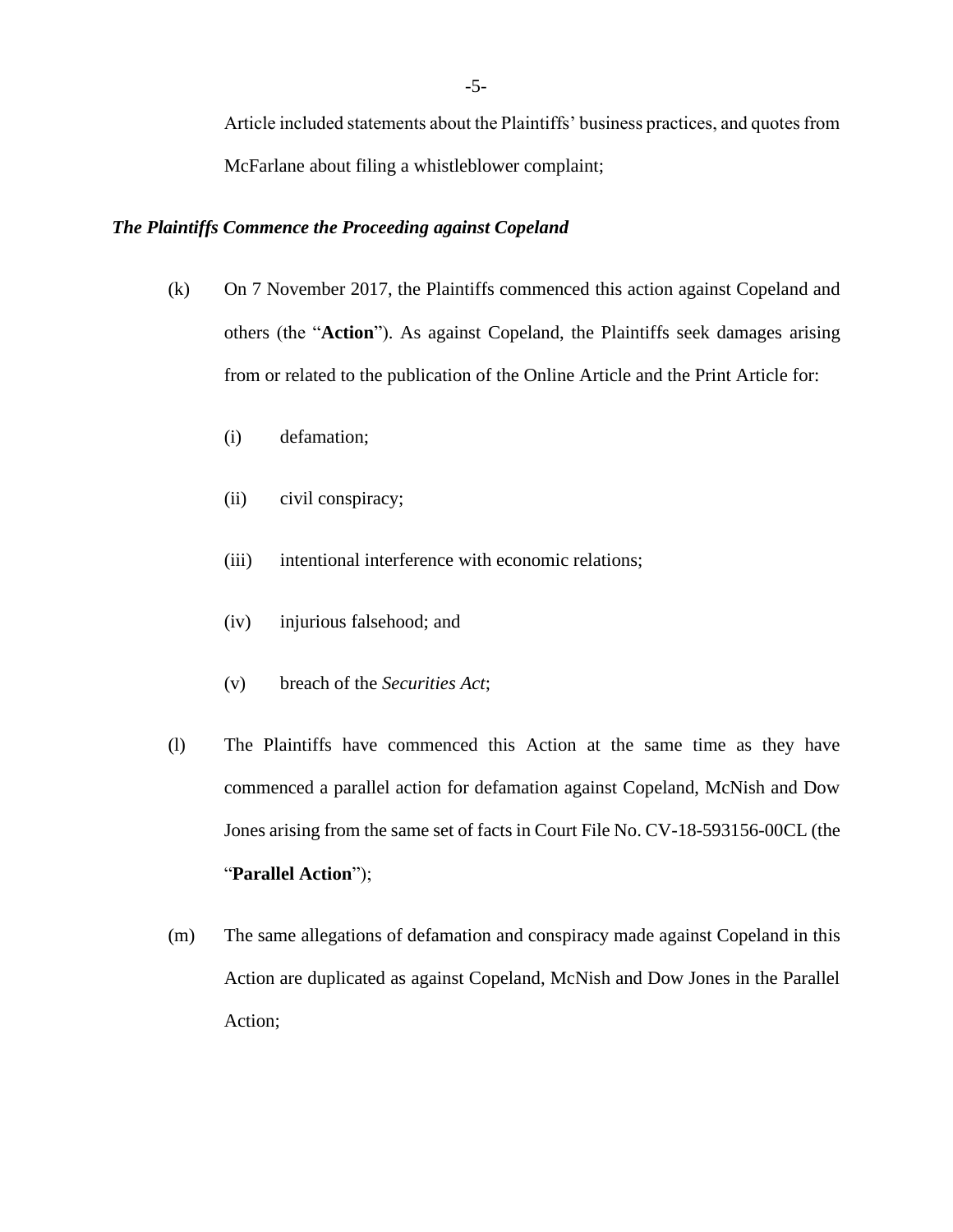(n) There is no genuine issue for trial with respect to any of the factual allegations made by the Plaintiffs against Copeland, McNish or Dow Jones in this Action or in the Parallel Action;

#### *The Proceeding is a SLAPP*

- (o) This Action constitutes and is being pursued as a strategic lawsuit against public participation (a "**SLAPP**"). The Action arises from an expression made by Copeland, namely, the Online Article and the Print Article, and is designed primarily to discourage public discourse on matters of public interest, and in particular
	- (i) to discourage individuals who make whistleblower complaints to the OSC and other Canadian securities regulators from speaking with journalists about their concerns; and
	- (ii) to discourage journalists and news media from contributing their expertise in investigative journalism to preparing and publishing in-depth news articles on matters of interest to the public;
- (p) The core allegation in the Action that Copeland acted in furtherance of a "conspiracy" with and among the Defendants, against the Plaintiffs, simply by acting as a journalist, and by investigating and reporting on a news story, is baseless and demonstrates the nature and purpose of this action as a SLAPP. This Action, and the Parallel Action, are both being pursued for the collateral purposes of uncovering Copeland's confidential sources, and of exposing the WSJ's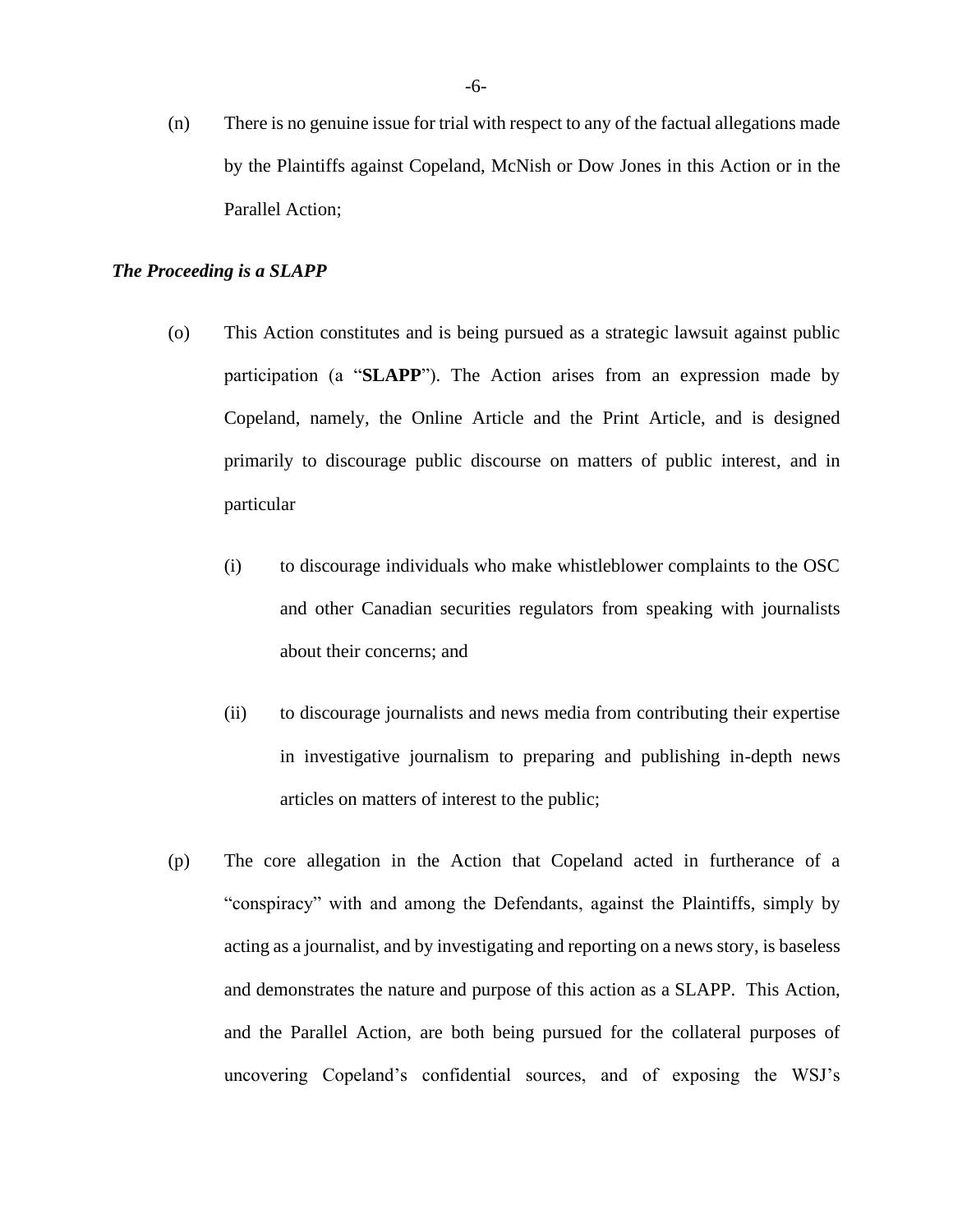internationally acclaimed journalistic and investigative practices to frivolous, vexatious, abusive and completely unfounded allegations;

- (q) The Action is also designed to reinforce the Plaintiffs' reputation for engaging in aggressive litigation, as a means to discourage both the WSJ and other media in Canada and the US from reporting responsibly on the Plaintiffs' business and accounting practices;
- (r) Despite providing a Response to Demand for Particulars, amending the allegations in the Statement of Claim to add particulars, and providing a Response to Request to Inspect, the Plaintiffs have failed to particularize any viable claims against Copeland and have failed to provide any documentation that could implicate Copeland in the claims advanced against Copeland and other Defendants. This further demonstrates the nature and purpose of this action as a SLAPP;
- (s) The Action does not have substantial merit;
- (t) Copeland has valid defences to the Action;
- (u) The harm likely to be or have been suffered by the Plaintiffs as a result of Copeland's expression is not sufficiently serious that the public interest in permitting the Action to continue outweighs the public interest in protecting Copeland's expression;
- (v) Section 137.1 of the *Courts of Justice Act*, R.S.O. 1990, c. C.43; and
- (w) Such further and other grounds as the lawyers may advise.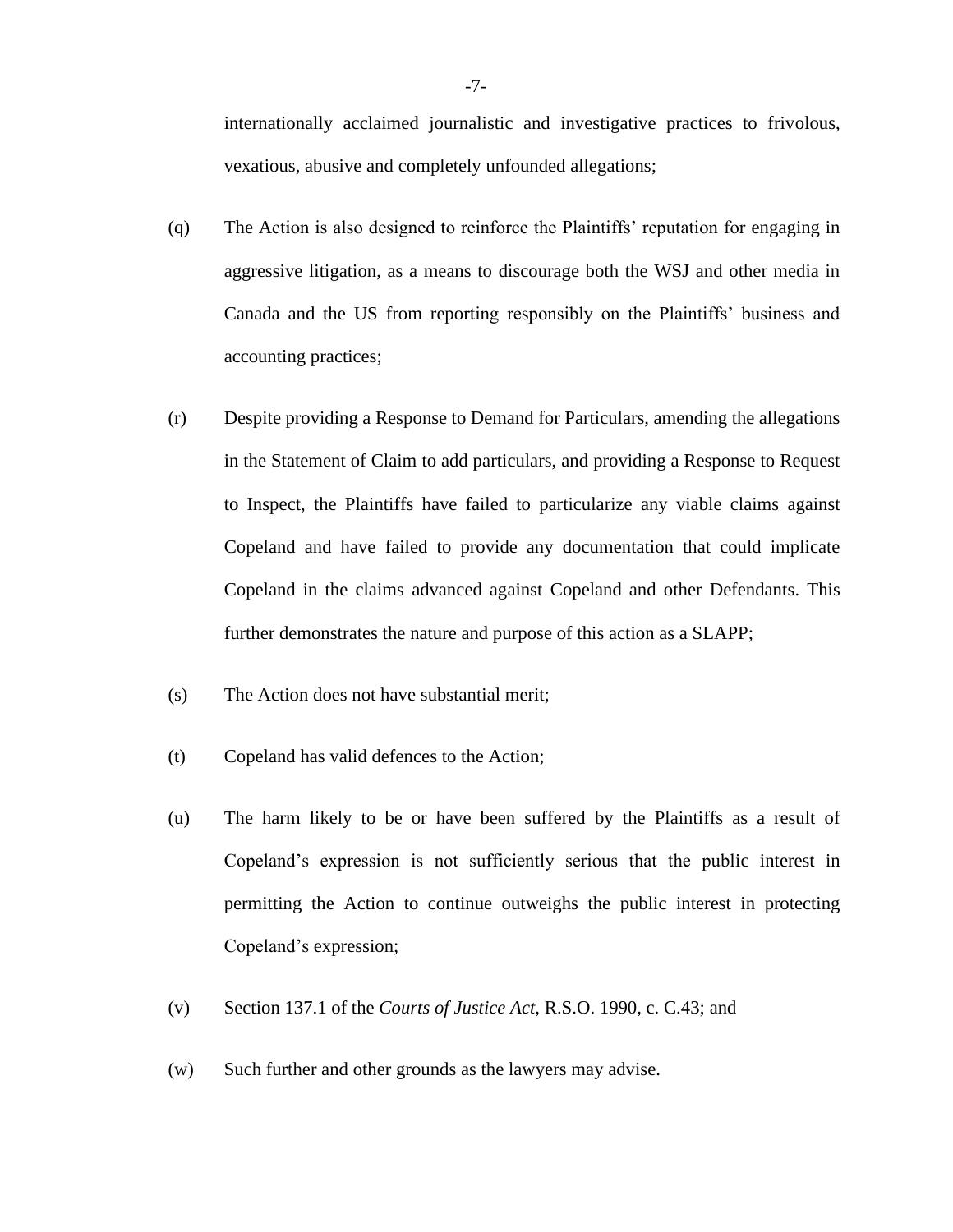## **THE FOLLOWING DOCUMENTARY EVIDENCE** will be used at the hearing of the Motion:

- (a) The Affidavit of Rob Copeland, to be sworn; and
- (b) Such further and other evidence as the lawyers may advise and this Honourable Court may permit.

October 10, 2019 **ST. LAWRENCE BARRISTERS LLP** 144 King Street East Toronto ON M5C 1G8

> M. Philip Tunley (LSO# 26402J) Tel: 647.245.8282 phil.tunley@stlbarristers.ca

Alexi N. Wood (LSO# 54683F) Tel: 647.245.8283 alexi.wood@stlbarristers.ca

Jennifer P. Saville (LSO# 68564F) Tel: 647.245.2222 jennifer.saville@stlbarristers.ca

Tel: 647.245.2121 Fax: 647.245.8285

Lawyers for the Defendant, Rob Copeland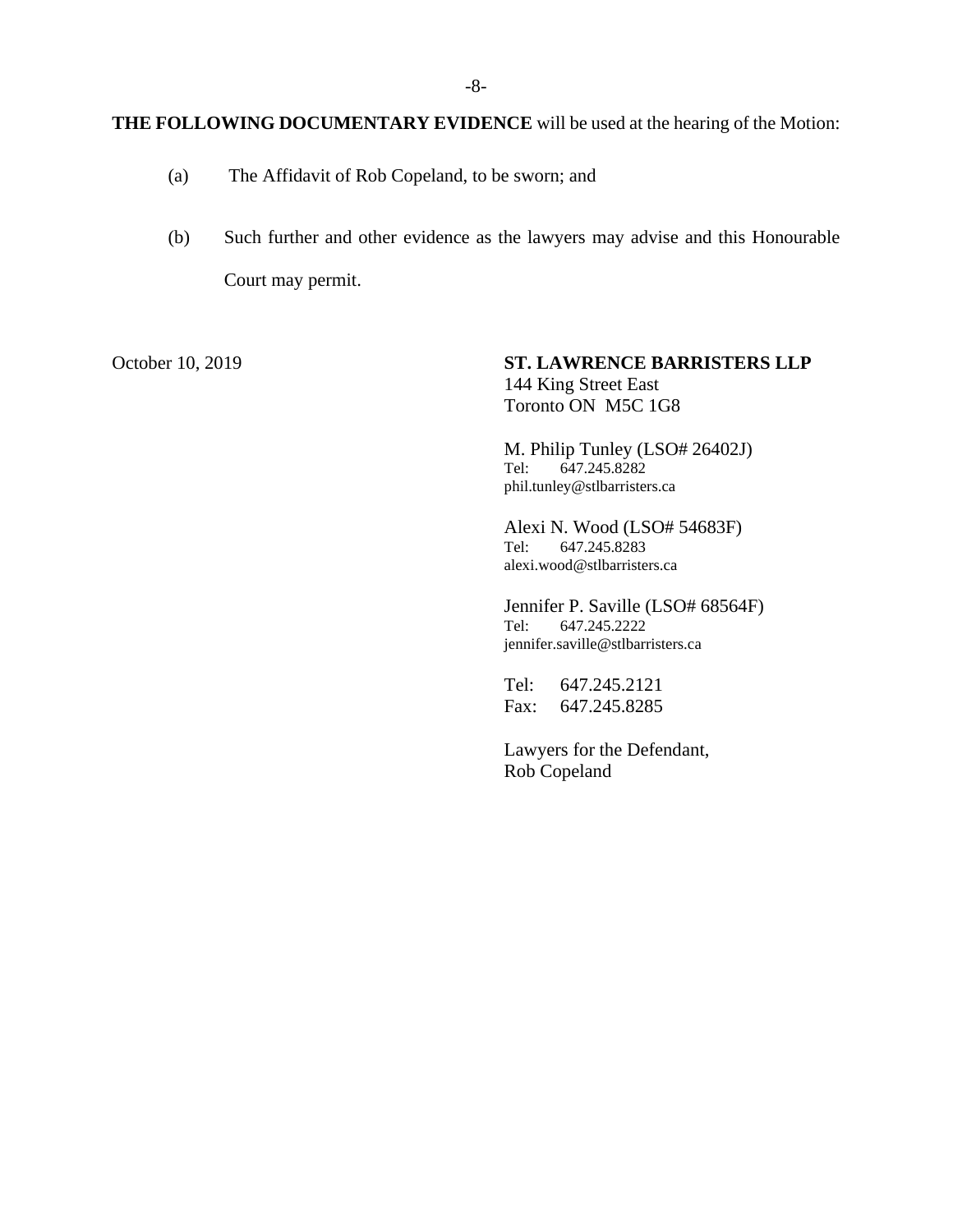# TO: **MOORE BARRISTERS**

Professional Corporation 1600-393 University Avenue Toronto ON M5G 1E6

David C. Moore (LSO# 16696U)<br>Tel: 416.581.1818 ext. 222 416.581.1818 ext. 222 david@moorebarristers.ca

# Kenneth Jones (LSO# 29918I)<br>Tel: 416.581.1818 ext. 224

Tel: 416.581.1818 ext. 224 kenjones@moorebarristers.ca

Tel: 416.581.1818 Fax: 416.581.1279

## **GOWLINGS WLG LLP**

1 First Canadian Place 100 King Street West, Suite 1600 Toronto, ON M5X 1G5

## **John E. Callaghan**

[John.callaghan@gowlingwlg.ca](mailto:John.callaghan@gowlingwlg.ca) **Benjamin Ng** [Benjamin.ng@gowlingwlg.ca](mailto:Benjamin.ng@gowlingwlg.ca) **Matthew Karabus**  [Matthew.karabus@gowlingwlg.ca](mailto:Matthew.karabus@gowlingwlg.ca)

Tel: 416.862.7525 Fax: 416.862.7661

Lawyers for the Plaintiffs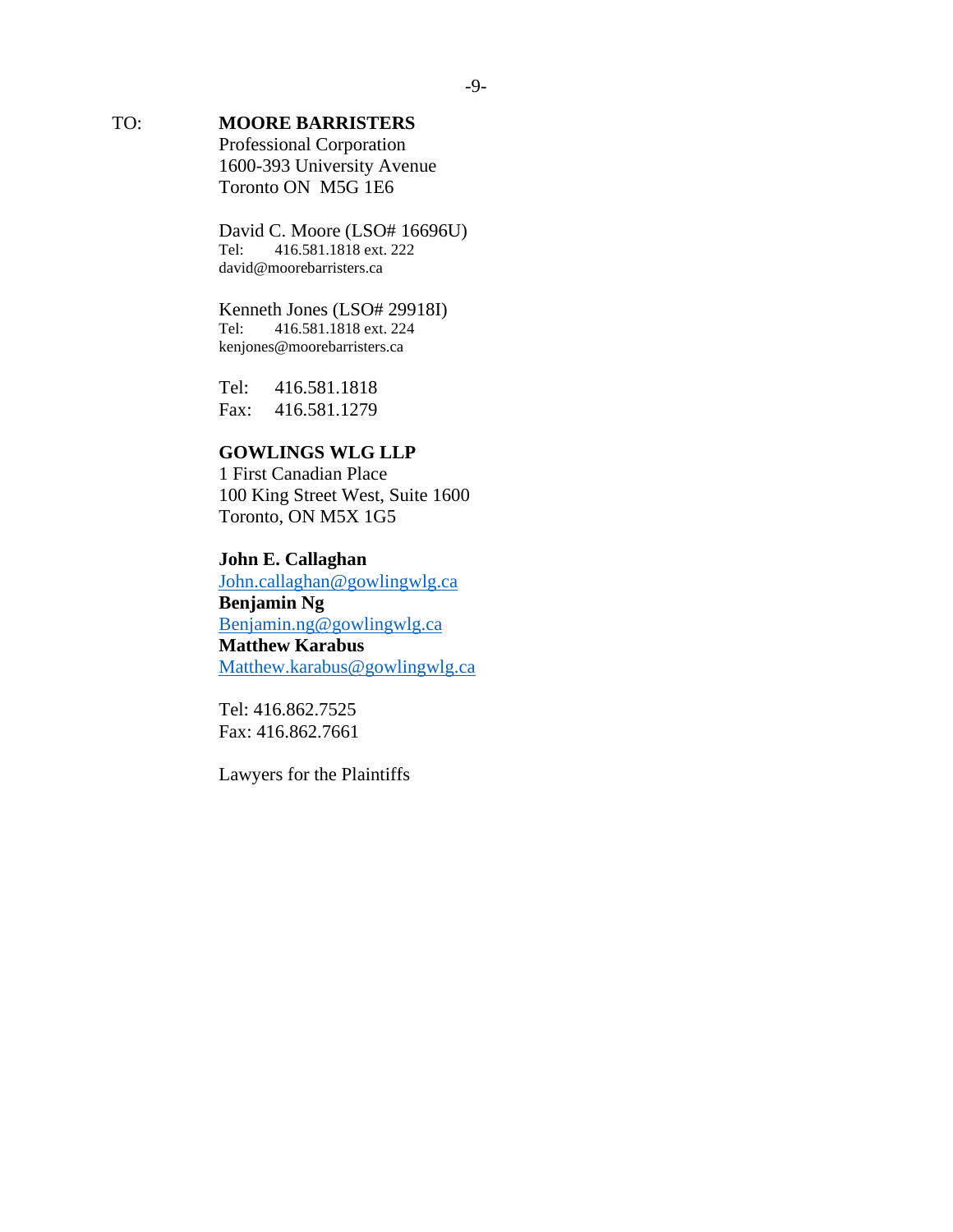## AND TO: **DAVIES WARD PHILLIPS & VINEBERG LLP**

Barristers and Solicitors 155 Wellington Street West 37th Floor Toronto ON M5V 3J7

Kent E. Thomson (LSO# 24264J) Tel: 416.863.0871 kthomson@dwpv.com

Matthew Milne-Smith (LSO# 44266P) Tel: 416.863.5595 mmilne-smith@dwpv

Andrew Carlson (LSO# 58850N)<br>Tel: 416.367.7437 Tel: 416.367.7437 acarlson@dwpv.com

Tel: 416.863.0900 Fax: 416.863.0871

Lawyers for the Defendants, West Face Capital Inc. and Gregory Boland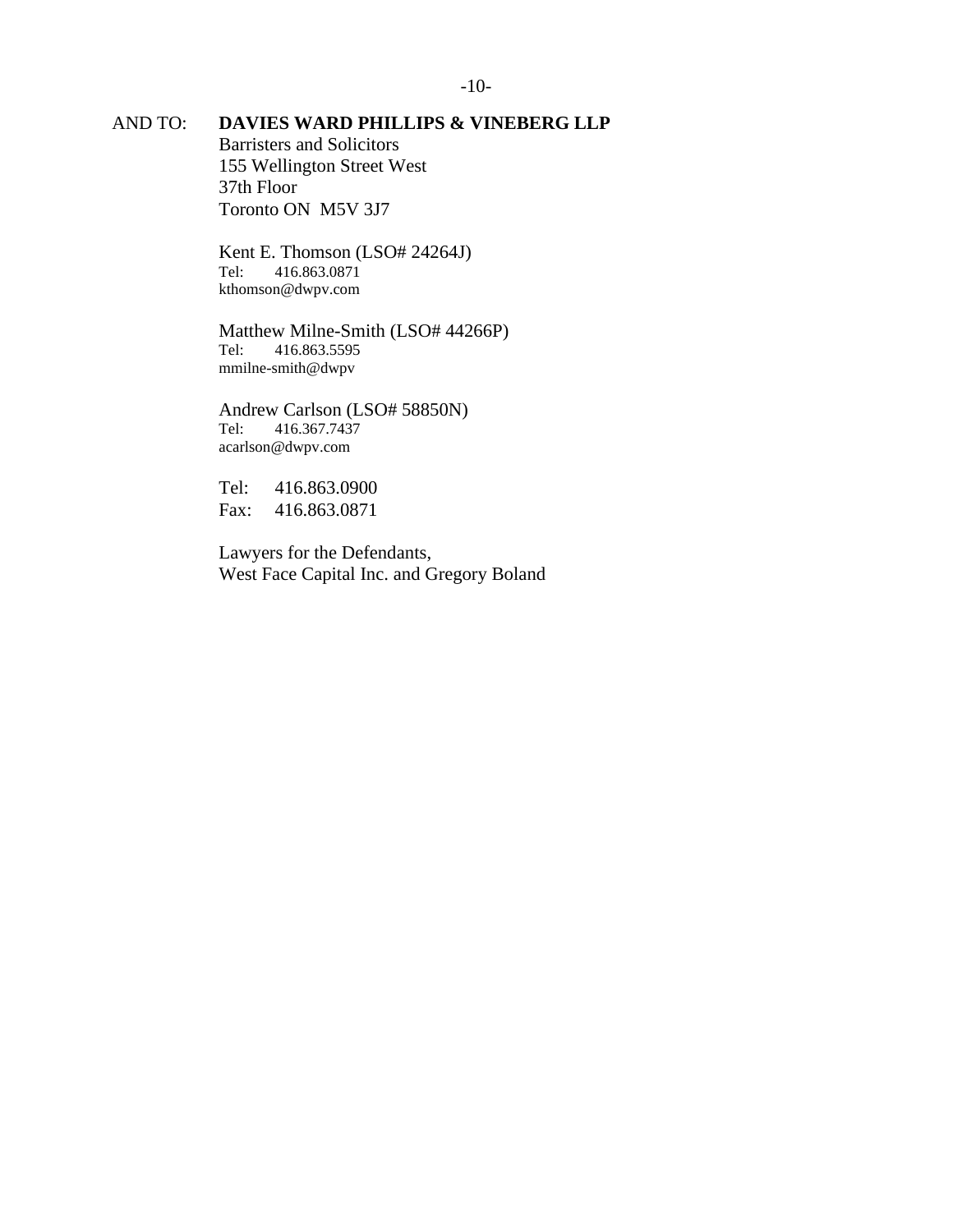#### AND TO: **TORYS LLP**

Barristers and Solicitors 79 Wellington Street West Suite 3000 Box 270, TD South Tower Toronto ON M5K 1N2

Linda M. Plumpton (LSO# 38400A) Tel: 416.865.8193 lplumpton@torys.com

Andrew Bernstein (LSO# 42191F) Tel: 416.865.7678 abernstein@torys.com

Leora Jackson (LSO# 68448L) Tel: 416.865.7547 ljackson@torys.com

Tel: 416.865.0040 Fax: 416.865.7380

Lawyers for the Defendants,

M5V Advisors Inc. C.O.B. Anson Group Canada, Admiralty Advisors LLC., Frigate Ventures LP, Anson Investments LP, Anson Capital LP, Anson Investments Master Fund LP, AIMF GP, Anson Catalyst Mast Fund LP, ACF GP, Moez Kassam, Adam Spears and Sunny Puri

#### AND TO: **LERNERS LLP**

Barristers and Solicitors 130 Adelaide Street West Suite 2400 Toronto ON M5H 3P5

Lucas Lung (LSO# 52595C) Tel: 416.601.2673 llung@lerners.ca

Tel: 416.867.3076 Fax: 416.867.9192

Lawyers for the Defendants, ClaritySpring Inc. and Nathan Anderson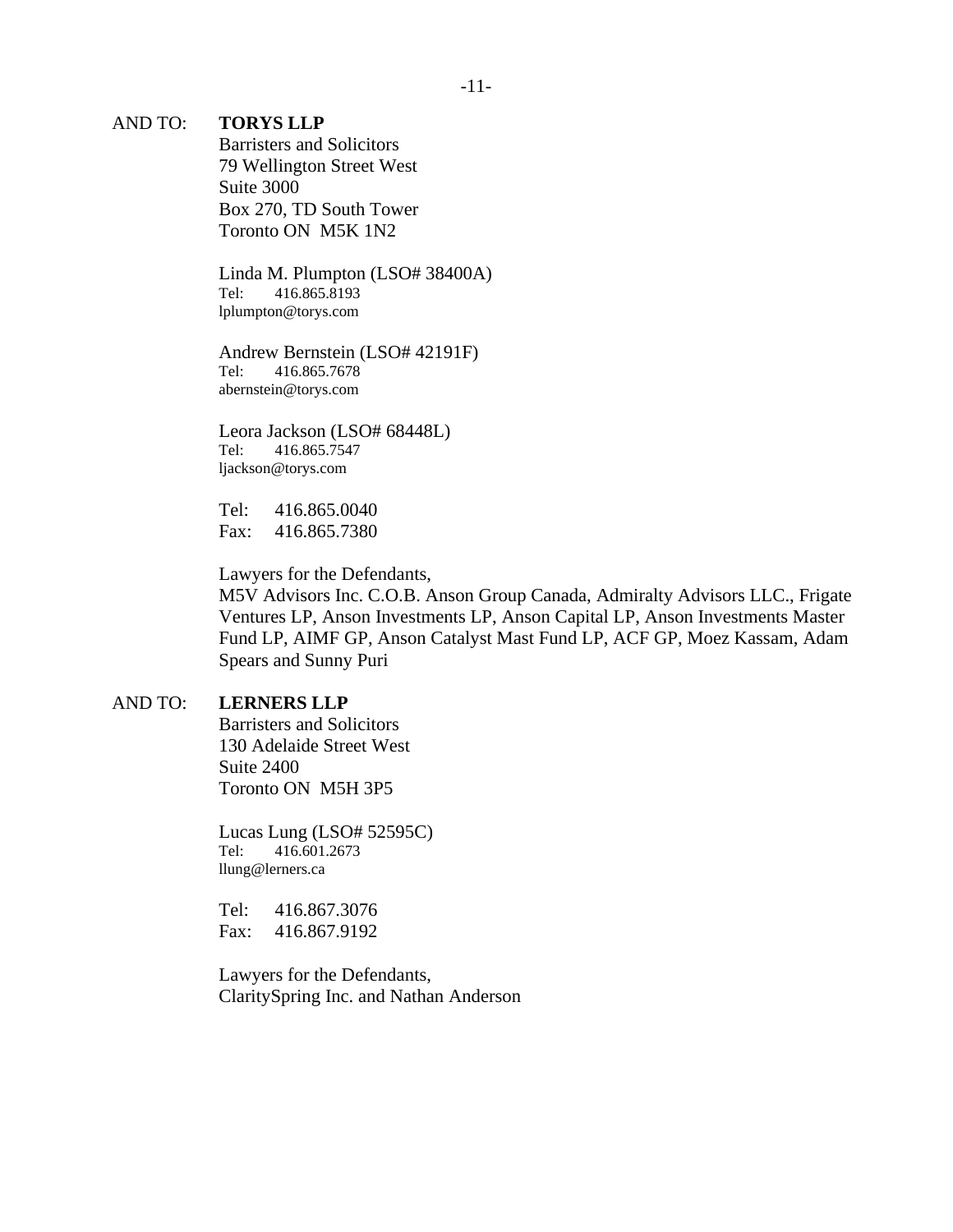## AND TO: **MILBURN & ASSOCIATES**

Barristers & Solicitors 20 Toronto Street Suite 860 Toronto ON M5C 2B8

A. Jane Milburn (LSO# 39199U) Tel: 647.728.8081 jmilburn@milburnlaw.ca

Devin M. Jarcaig (LSO# 62223U) Tel: 647.728.8083 djarcaig@milburnlaw.ca

Tel: 416.238.7865 Fax: 647.689.2983

Lawyers for the Defendant, Bruce Langstaff

## AND TO: **KEVIN BAUMAN** Box 109 Bluffron, Alberta T0C 0M0 Toronto ON M4Y 1W4 [pekiskokb@gmail.com](mailto:pekiskokb@gmail.com)

Tel: 403.505.7784

Defendant

# AND TO: **JEFFREY MCFARLANE**

[jmcfarlane@triathloncc.com](mailto:jmcfarlane@triathloncc.com)

220 Dominion Drive, Suite B Morrisville NC 27560

Defendant

## AND TO: **DARRYL LEVITT**

100-400 Applewood Cres. Vaughan, ON L4K 0C3 [darryl@dlevittassociates.com](mailto:darryl@dlevittassociates.com)

Defendant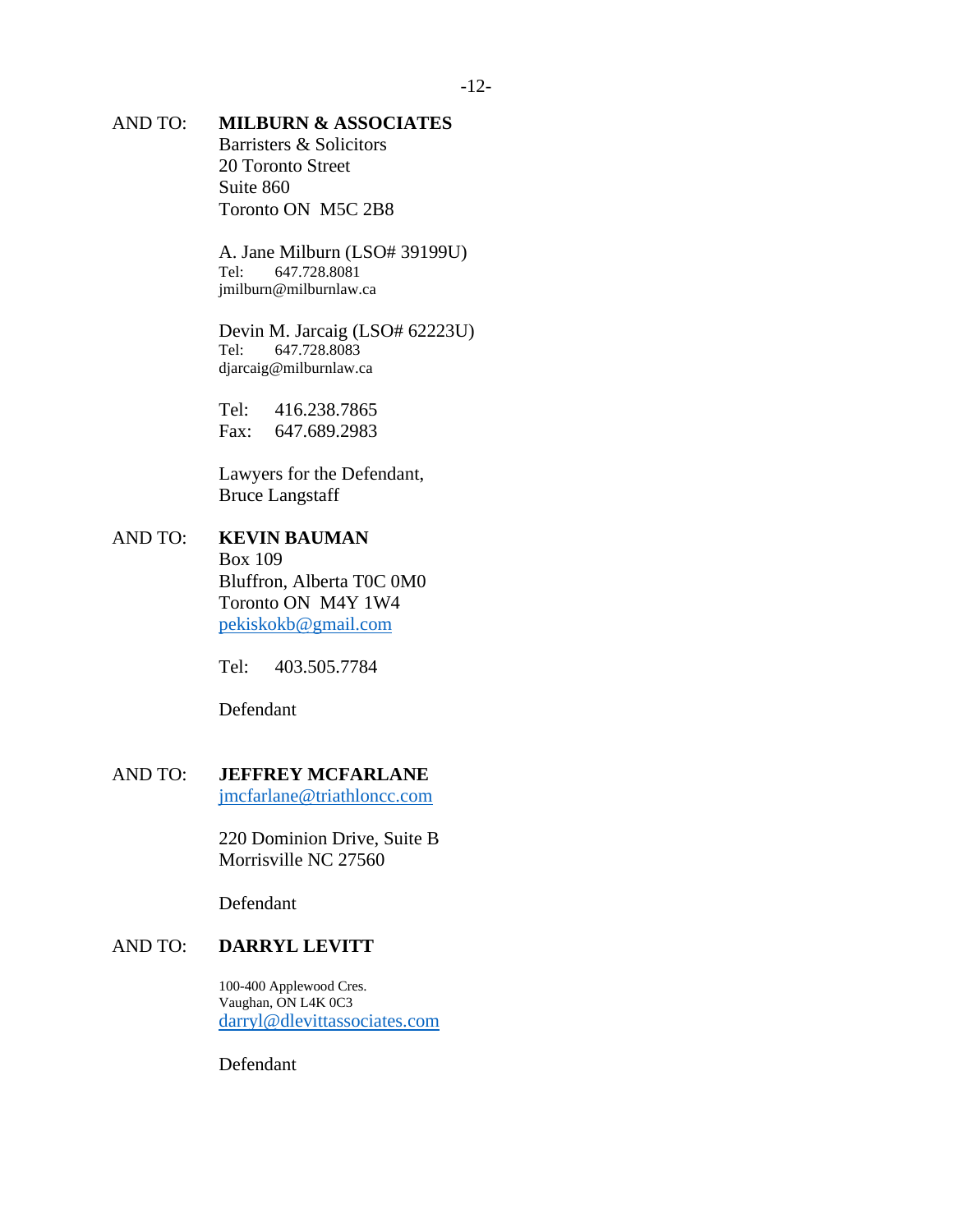## AND TO: **BEN J. HAHN (LSO #64412J)** Barrister & Solicitor 31 Elm Street, Bloomsbury Law Chambers

Toronto, ON M5G 1H1

T: 647.660.7979 F: 647.660.8008 [bhahn@onlawadvice.com](mailto:bhahn@onlawadvice.com)

Lawyers for the Defendant, Gerald Duhamel

## AND TO: **SOLMON ROTHBART GOODMAN LLP**

Barristers and Solicitors 375 University Avenue Suite 701 Toronto ON M5G 2J5

Melvyn Solmon (LSO# 16156J) Tel: 416.947.1093 ext. 333 msolmon@srglegal.com

Nancy J. Tourgis (LSO# 37349I)<br>Tel: 416.947.1093 ext. 342 416.947.1093 ext. 342 ntourgis@srglegal.com

Tel: 416.947.1093 Fax: 416.947.0079

Lawyers for the Defendant, Richard Molyneux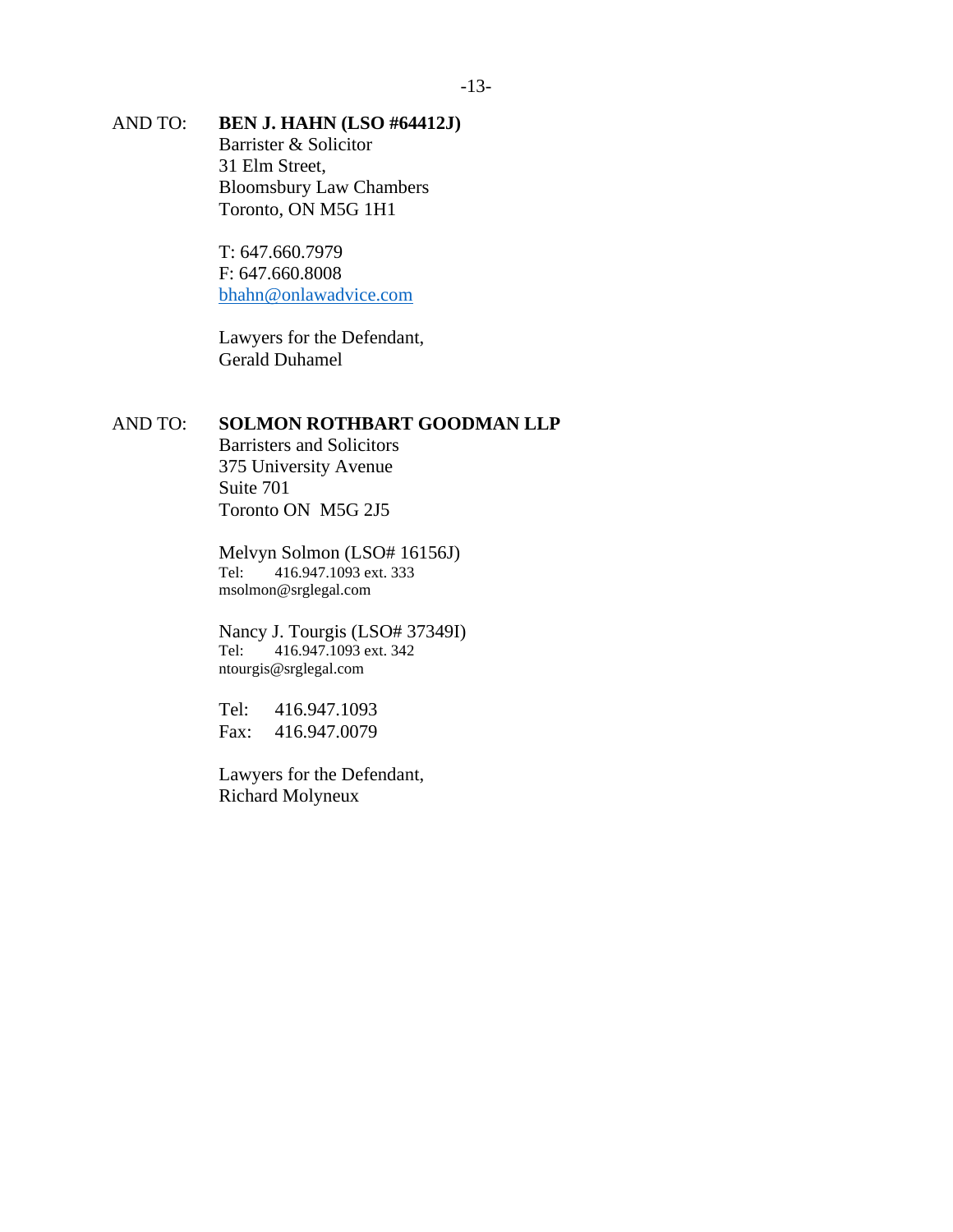# AND TO: **MCCARTHY TETRAULT LLP**

Suite 5300, Toronto Dominion Bank Tower Toronto, ON M5K 1E6

#### **R. Paul Steel** (LSO# 21869L)

[psteep@mccarthy.ca](mailto:psteep@mccarthy.ca) Tel: 416.601.7998 Fax: 416.868.0673

#### **Daniel Goudge** (LSO # 69632J) [dgoudge@mccarthy.ca](mailto:dgoudge@mccarthy.ca) Tel: 416.601.7598

Fax: 416.868.0673

Lawyers for the Defendant, George Wesley Voorheis

## AND TO: **BRUCE LIVESEY**

[livesey@rogers.com](mailto:livesey@rogers.com) 230 Heath Street West Toronto, On M5p 1n8

Defendant

## AND TO: **JOHN DOES #4-10**

Defendants